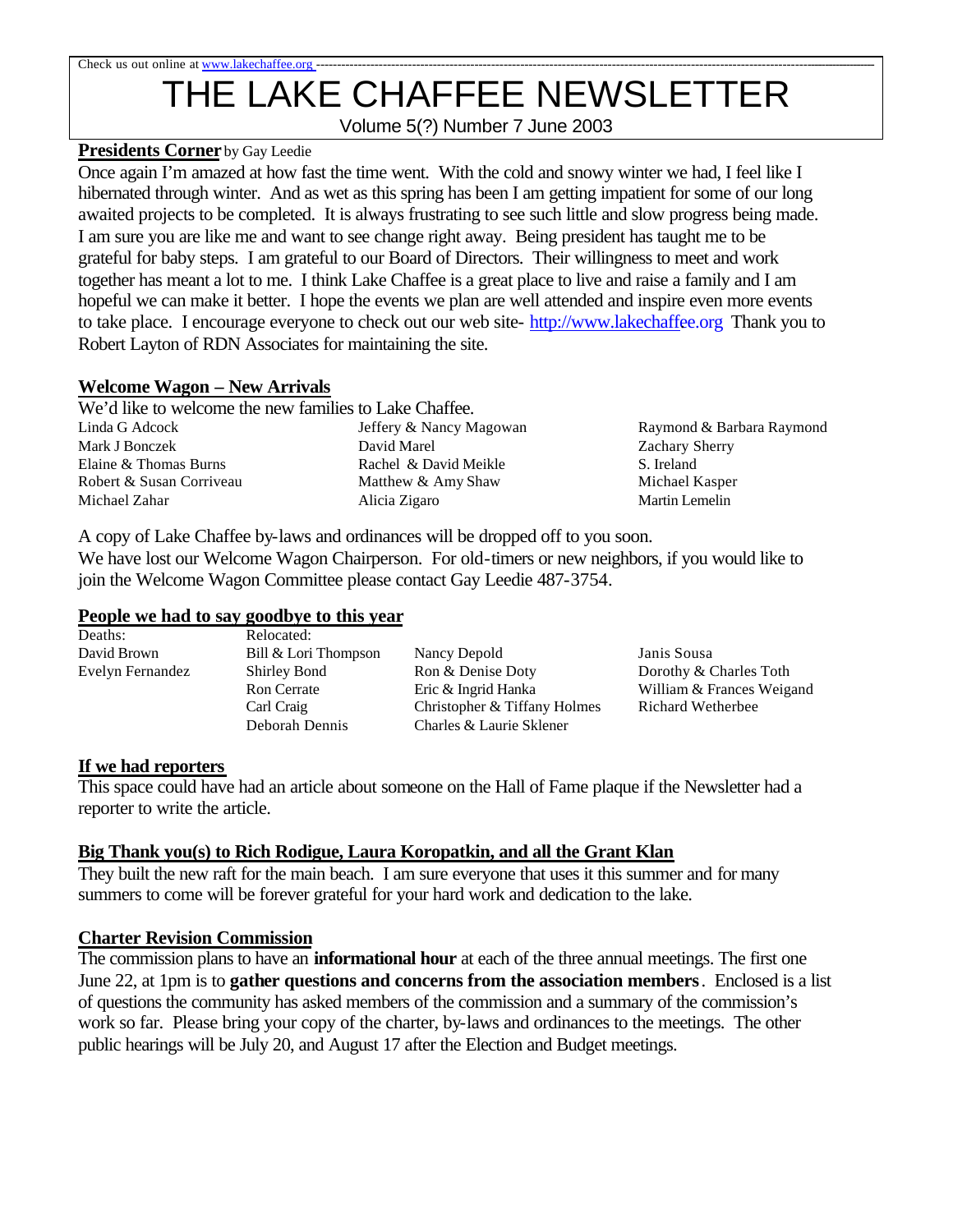### Check us out online at www.lakechaffee.org

# THE LAKE CHAFFEE NEWSLETTER

Volume 5(?) Number 7 June 2003

### **A whole week-end of fun**

**Friday June 20,** 9pm to whenever. Meet your neighbors at Chaffee Hall for drinks and fun. Join us in meeting new friends, and catching up with old neighbors.

Bring your own drinks and appetizers. Set-ups and paper products will be provided.

## **Saturday June 21, noon** Meet at Boat Launch with a decorated floating craft.

Bring your canoe, rowboat, windsurf, paddleboat, raft or any other non-motored lake worthy vessel, and join us in a parade of boats.

**Saturday at 6pm** meet at the main beach for hot dogs and chips. A campfire will follow on the island or at main beach. What could be a better setting for all the stories of the past at Lake Chaffee?

**Sunday at 1pm** meet your neighbors and bring your questions to the Charter Revision Commission. At **2pm** we will move into the annual meeting of LCIA. The association can only get better if you get involved.

#### **Summer get together**

Pre-school moms and dads meet together for morning walks. Or maybe meet at main beach to have children play together. Times and days will be set during the June 19-22 weekend. Crafts will be held at the beach one day a week. Kids look for the sign in front of the beach for days and times.

#### **A reminder of the rules**

- ?? No feeding Geese
- ?? No one is permitted on the islands past sunset
- ?? No fires or camping are permitted on the islands without the approval of LCIA Board of Directors or their agent.
- ?? Non-registered motor vehicles are not permitted on association roads.

#### **State Police will be enforcing our ordinates**

Many citizens have complained and the board of directors is frustrated about ordinate violations. The board has been in contact with the State Police about this problem. The State Police will be issuing tickets and collecting the fines for violation of LCIA ordinates reissued March 2001. If you have misplaced your copy of ordinances please contact Gay Leedie for a new copy.

#### **Craft Fair in August**

Lake Chaffee Improvement Association will be sponsoring a craft fair August 10, 2003 from 10am to 2pm Support the Lake by dropping by the air-conditioned Chaffee Hall

#### **Tag Sale in July**

Rent a table at Chaffee Hall. Sunday July 13, 2003 from 9 to 2 Space cost \$10.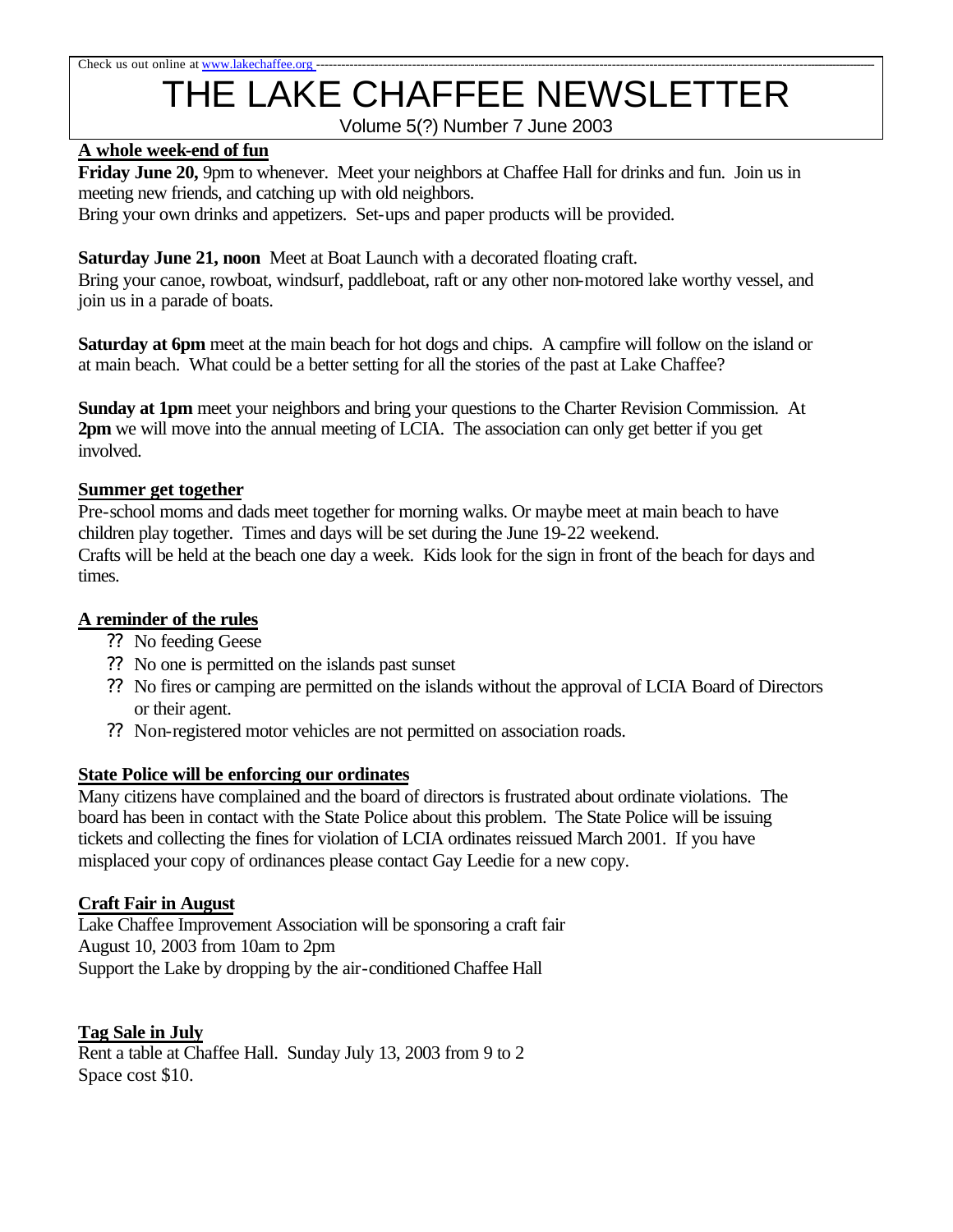# THE LAKE CHAFFEE NEWSLETTER

Volume 5(?) Number 7 June 2003

### **Where volunteers are needed;**

- ?? Bingo kitchen help from 5-7 one Saturday a month
- ?? Bingo floor worker from 7-10 one day a month
- ?? Environmental Committee meet with others that want to promote the Lake's environmental needs. Put together an environmental fair. Gather information to share with the community. Work with State and local officials on issues concerning the lake.
- ?? Charter Revision Commission meets once or twice a month
- ?? Muscle power to help with work at the two beaches, the Hall, the boat dock and boat ramp. We will be setting up work parties to make the many improvements and repairs the association's properties need.
- ?? Newsletter Committee help is needed in every aspect of the paper from editors to reporters to distribution support.

#### **Thank you for your donations**

I know we have thanked you once in our last mailing, but it cannot be said enough. Thank you for the extra money you sent in with your taxes this year. We had to eliminated \$3000 from our road budget last August and could only restore it if we had enough donations. You answered the call and we are able to do some much-needed roadwork. All the dirt roads are getting graded. Brush will be cut back on some roads. Potholes will be filled on Shore Front and Armitage Court. Parts of Westford Dr. and Union Dr. will see some much needed repair work done. And any money left over will be put towards finishing paving Amidon Drive.

#### **Dumping Leaves**

Please be reminded that you cannot dump your leaves, grass clippings or anything else on other people's property. The owner of the property from next to the firehouse, to past the stop signs on Old Town Rd has been issued tickets for illegally filling in wetland areas. He got the tickets because others at Lake Chaffee use his property as their dumpsite. It is not fair to him and it is not good for the lake to have the wetlands filled with rich organic matter. Excessive organic matter shortens the life of our lake.

#### **A Word From the Beach Chairman** by Sandra Moquin, Beach Chairperson

On May  $3<sup>rd</sup>$  I had advertised for a beach clean-up volunteer group for 9am to 11am. Only 2 people showed up. I appreciate the help of Gay and Mike Leedie in assisting me that day and to Linda Parent for the raking she had done the day before. Please folks, if you want to get involved, meet your neighbors and be part of the community efforts in keeping this a clean beach area, show up when we have beach clean-ups. On May 3rd the three of us worked 3 hours equaling 9 man-hours. We accomplished raking the top of the area near the road. If we have 100 people for 3 hours (300 man-hours) we could get a lot done. If we all could give just a little we'll get a lot more back. If you cannot find the time (times are rough these days and very busy), I understand, in the mean time if you could remind each other to help by not littering the area, this would be a great help. I look forward to seeing you at the beach this summer.

#### **Watch for Invasive plants in our lake**

C. caroliniana and M. heterophyllum are invasive plants that have been found in local lakes. If you launch your boat in our lake after using some other waterway, please be sure you have washed it off thoroughly to prevent the spread of uninvited plants and animals.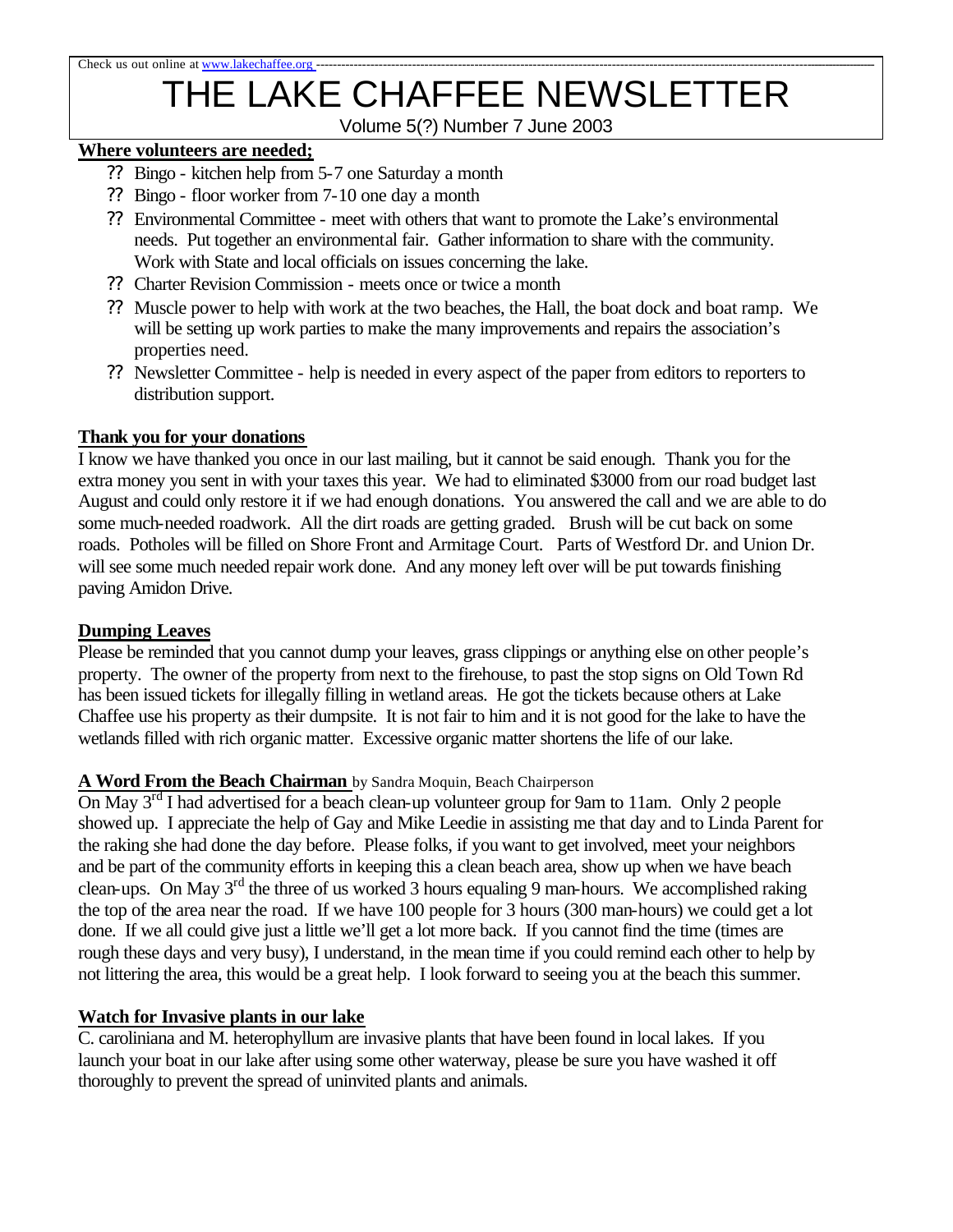# Check us out online at www.lakechaffee.org THE LAKE CHAFFEE NEWSLETTER

Volume 5(?) Number 7 June 2003

#### **Suggested Plants for Wet Areas**

Are you having trouble deciding what to plant in your wet areas? Many of us have less than ideal conditions for general gardening. Wet areas for years have been considered troublesome. The State and Federal government regulate wetlands and other wet areas; by filling, damming, draining them you are violating environmental laws. Do some research. Determine how many hours of sun the area gets or how deep the shade is. Next, try to determine how wet the soil is. Does the area stay wet all year or only in the spring? How deep is the water table during the wettest and driest times? How often and how long does water stand on the surface? Investigate wetland areas near you with similar characteristics to see what is growing there. Never collect any plants from the wild! Use local suppliers. Plan for varying bloom periods. Plant in zones; different wetland plants have different degrees of wetness tolerance. I have listed plants for wet area gardening in both meadow and woodland areas. Although there are many non-native wetland plants, it is important to use primarily natives. Not only does this give us the ability to replace some of our native wetland area lost through development, but also our natives are hardier and require less attention. Wetland plants need very little fertilization; in fact, over-fertilization will only cause invasive species to take over our gardens. Never plant purple loosestrife, this specie has invaded and overtaken many natural wetland areas in the Northeast. Have fun creating your own wetland garden!

#### **Meadow (sun)**

| <b>Sweet Flag</b>       | Horsetail                 | <b>Blue Flag</b>       | <b>Wool Grass</b>             |
|-------------------------|---------------------------|------------------------|-------------------------------|
| New York Aster          | <b>Dwarf Horsetail</b>    | Soft Rush              | Canada Goldenrod              |
| <b>Swamp Aster</b>      | Joe Pye Weed              | <b>Cardinal Flower</b> | <b>Ruffleleaved Goldenrod</b> |
| <b>Tussock Sedge</b>    | Coastal Joe Pye Weed      | Great Blue Lobelia     | Virginia Spiderwort           |
| Lurid Sedge             | <b>Boneset</b>            | <b>Meadow Phlox</b>    | <b>Blue Vervain</b>           |
| March Marigold          | St. John's Wort           | Pickerel Rush          |                               |
| Turtlehead              | Slender Blue Flag         | <b>Duck Potato</b>     |                               |
| <b>Woodland (Shade)</b> |                           |                        |                               |
| Maidenhair Fern         | Wild Geranium             | Small Solomon's-seal   | <b>Interrupted Fern</b>       |
| <b>Wild Columbine</b>   | Corel Bells               | Great Solomon's-seal   | Royal Fern                    |
| Wild Bleeding Heart     | <b>Dwarf Crested Iris</b> | Sensitive Fern         | <b>Woodland Phlox</b>         |
| Marsh Fern              | Virginia Bluebells        | Cinnamon Fern          | Foam Flower                   |
| <b>Tree/Shrubs</b>      |                           |                        |                               |
| Serviceberry            | Summersweet               | Fetterbush             | Swamp Azalea                  |
| Red Chokeberry          | Red Osier Dogwood         | Spicebush              | <b>Swamp Rose</b>             |
| <b>Red Maple</b>        | Dwarf Bottlebrush         | Bayberry               | <b>Bald Cypress</b>           |
| <b>River Birch</b>      | <b>Bottlebush</b>         | <b>Black Gum</b>       | <b>Highbush Blueberry</b>     |
| Ironwood/Hornbeam       | <b>Inkberry</b>           | Swamp White Oak        | Northern Arrowwood            |
| <b>Buttonbush</b>       | Winterberry               | Pin Oak                |                               |
| Fringe Tree             | Virginia Sweetspire       | <b>Coast Azalea</b>    |                               |

#### **Guarding America's Bounty**

Here is a list of invasive plants that **should not** be planted Tropical Soda Apple Purple Loosestrife- this has been planted around the Lake. Phrag Cogon Grass Japanese Knotweed Kudzu Giant Hogweed Air Potato Norway Maple Burning Bush If you have any in your yard please destroy. If you spot any in areas around or in the lake let us know.